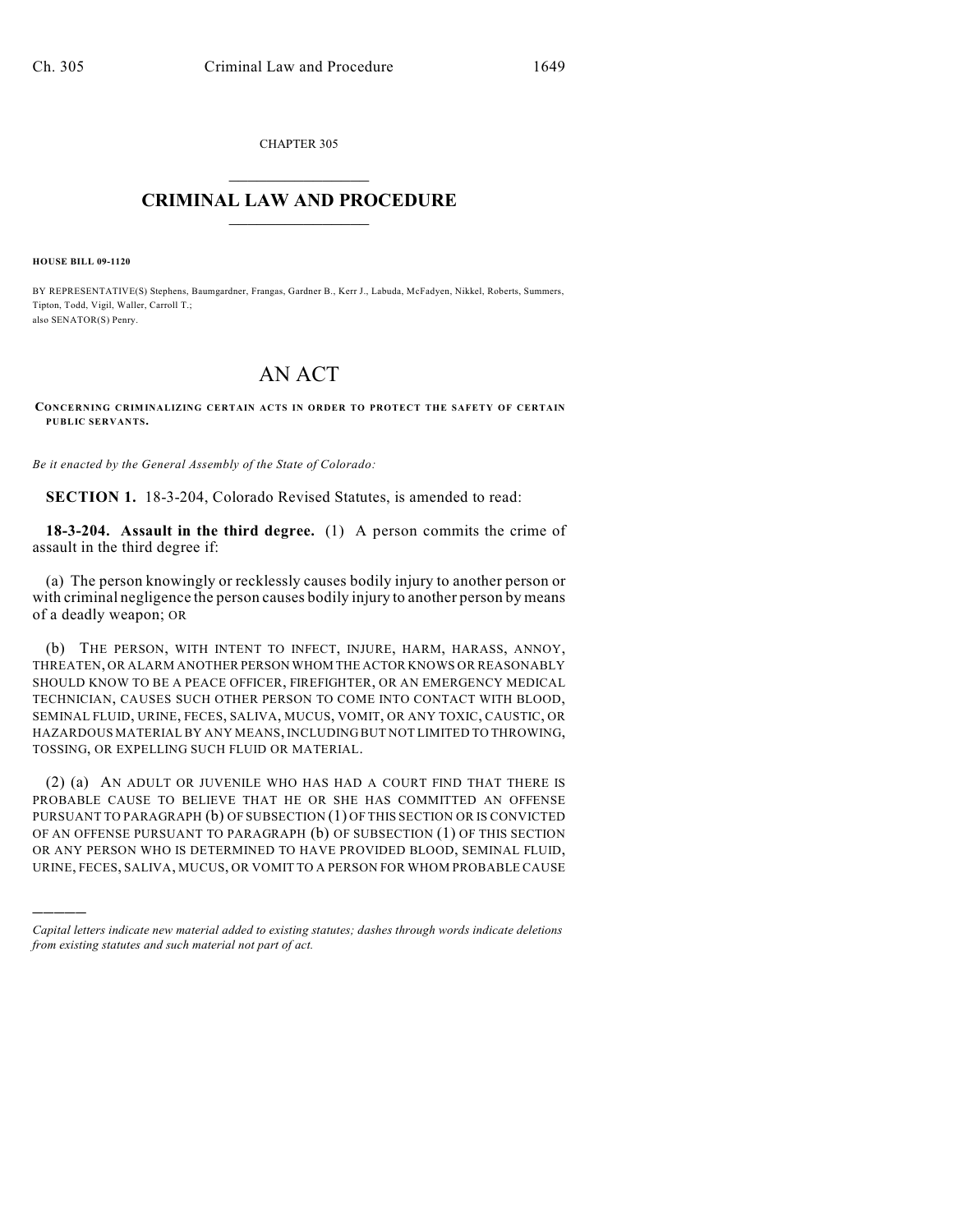HAS BEEN FOUND OR BEEN CONVICTED OF SUCH AN OFFENSE SHALL BE ORDERED BY THE COURT TO SUBMIT TO A MEDICAL TEST FOR COMMUNICABLE DISEASES AND TO SUPPLY BLOOD, FECES, URINE, SALIVA, OR OTHER BODILY FLUID REQUIRED FOR THE TEST. THE RESULTS OF SUCH TEST SHALL BE REPORTED TO THE COURT OR THE COURT'S DESIGNEE, WHO SHALL THEN DISCLOSE THE RESULTS TO ANY VICTIM OF THE OFFENSE WHO REQUESTS SUCH DISCLOSURE. REVIEW AND DISCLOSURE OF MEDICAL TEST RESULTS BY THE COURT SHALL BE CLOSED AND CONFIDENTIAL, AND ANY TRANSACTION RECORDS RELATING THERETO SHALL ALSO BE CLOSED AND CONFIDENTIAL. IF A PERSON SUBJECT TO A MEDICAL TEST FOR COMMUNICABLE DISEASES PURSUANT TO THIS SUBSECTION (2) VOLUNTARILY SUBMITS TO A MEDICAL TEST FOR COMMUNICABLE DISEASES, THE FACT OF THE PERSON'S VOLUNTARY SUBMISSION SHALL BE ADMISSIBLE IN MITIGATION OF SENTENCE IF THE PERSON IS CONVICTED OF THE CHARGED OFFENSE.

(b) IN ADDITION TO ANY OTHER PENALTY PROVIDED BY LAW, THE COURT MAY ORDER ANY PERSON WHO IS CONVICTED OF THE OFFENSE DESCRIBED IN PARAGRAPH (b) OF SUBSECTION (1) OF THIS SECTION TO MEET ALL OR ANY PORTION OF THE FINANCIAL OBLIGATIONS OF MEDICAL TESTS PERFORMED ON AND TREATMENT PRESCRIBED FOR THE VICTIM OR VICTIMS OF THE OFFENSE.

(3) Assault in the third degree is a class 1 misdemeanor and is an extraordinary risk crime that is subject to the modified sentencing range specified in section 18-1.3-501 (3).

**SECTION 2.** 18-1.3-501 (1.5), Colorado Revised Statutes, is amended to read:

**18-1.3-501. Misdemeanors classified - penalties.** (1.5) (a) If a defendant is convicted of assault in the third degree pursuant to section 18-3-204 and the victim is a peace officer, EMERGENCY MEDICAL TECHNICIAN, or firefighter engaged in the performance of his or her duties, notwithstanding the provisions of subsection (1) of this section, the court shall sentence the defendant to a term of imprisonment greater than the maximum sentence but no more than twice the maximum sentence authorized for the same crime when the victim is not a peace officer, EMERGENCY MEDICAL TECHNICIAN, or firefighter engaged in the performance of his or her duties. In addition to such term of imprisonment, the court may impose a fine on the defendant pursuant to subsection (1) of this section.

(b) As used in this section, "peace officer, EMERGENCY MEDICAL TECHNICIAN, or firefighter engaged in the performance of his or her duties" means a peace officer as described in section 16-2.5-101, C.R.S., EMERGENCY MEDICAL TECHNICIAN AS DEFINED IN PART 1 OF ARTICLE 3.5 OF TITLE 25, C.R.S., or a firefighter as defined in section 18-3-201 (1), who is engaged or acting in, or who is present for the purpose of engaging or acting in, the performance of any duty, service, or function imposed, authorized, required, or permitted by law to be performed by a peace officer, EMERGENCY MEDICAL TECHNICIAN, or firefighter, whether or not the peace officer, EMERGENCY MEDICAL TECHNICIAN, or firefighter is within the territorial limits of his or her jurisdiction, if the peace officer, EMERGENCY MEDICAL TECHNICIAN, or firefighter is in uniform or the person committing an assault upon or offense against or otherwise acting toward such peace officer, EMERGENCY MEDICAL TECHNICIAN, or firefighter knows or reasonably should know that the victim is a peace officer, EMERGENCY MEDICAL TECHNICIAN, or firefighter or if the peace officer or firefighter